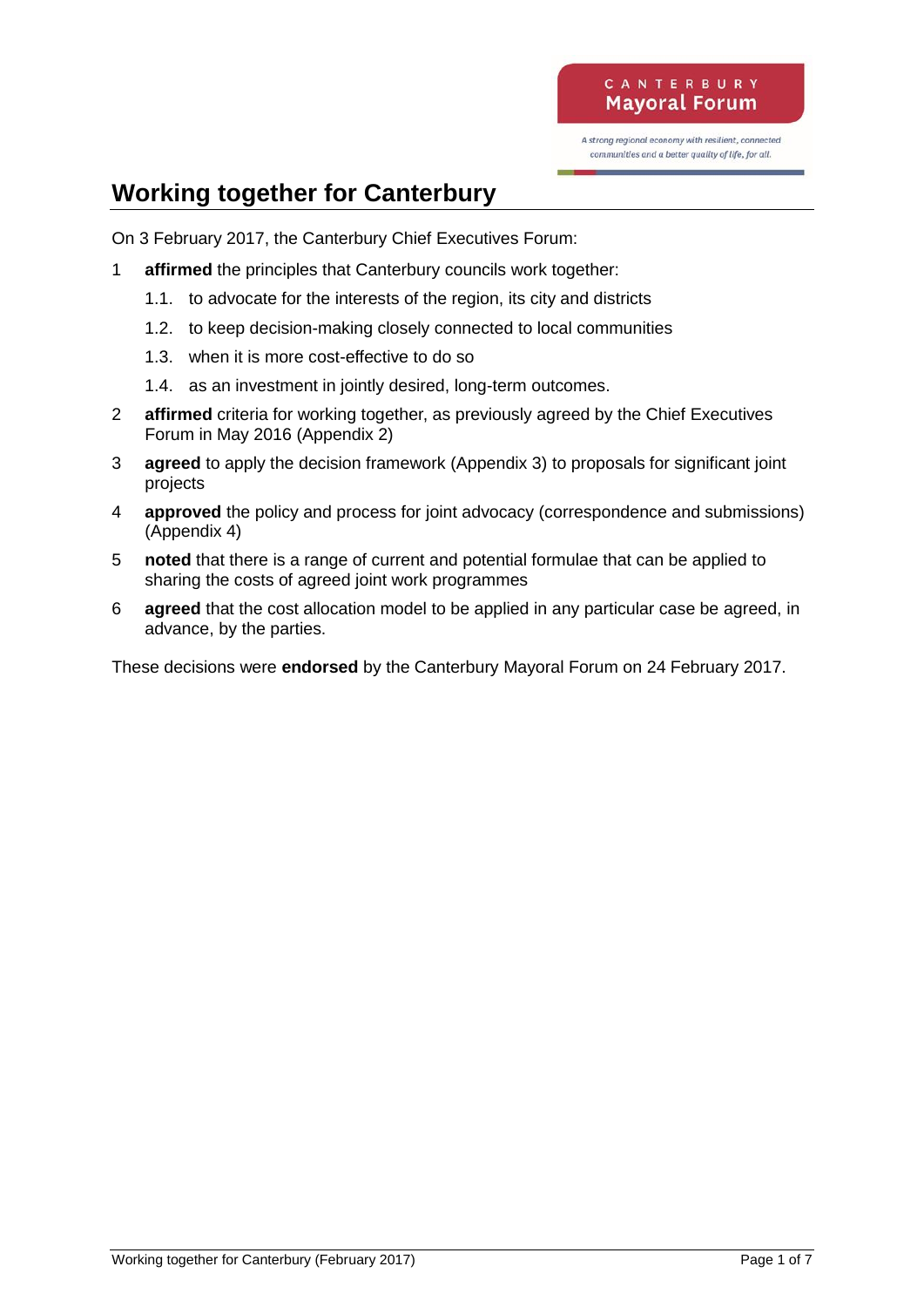# **Appendix 1: Principles to guide decision-making**

- 1 We work together "to meet the current and future needs of communities for good-quality local infrastructure, local public services, and performance of regulatory functions in a way that is most cost-effective for households and businesses" – Local Government Act 2002, S.10(1)(b). *This is our 'bottom line'* (an outputs focus).
- 2 To comply with Local Government Act requirements, Canterbury local authorities have committed, in the Triennial Agreement, to 'working collaboratively to drive efficiencies and better provide for the needs of their communities', noting that 'this collaboration may either be Canterbury-wide or on a sub-regional basis'.
- 3 The Canterbury Mayoral Forum's *Canterbury Regional Economic Development Strategy* expresses a 20-year regional vision: "A region making the most of its natural advantages to build a strong, innovative economy with resilient, connected communities and a better quality of life for all". *This is our 'top line'* (an outcomes focus).
- 4 Canterbury councils work together:
	- 4.1. to advocate for the interests of the region, its city and districts
	- 4.2. to keep decision-making closely connected to local communities
	- 4.3. when it is more cost-effective to do so
	- 4.4. as an investment in jointly desired, long-term outcomes.
- 5 An implication of principle 4.2 is that collaboration and shared services are preferable to centralisation and/or amalgamation.
- 6 Principles 4.3 and 4.4 are held in tension.
	- Sometimes we choose to work together because we are playing a long game and investing in desired outcomes, even though it may not be more cost-effective in the short term.
	- Sometimes working together may not deliver services that are most cost effective for households and businesses within a single district but, taken together, there is a net sum benefit for households and businesses across the region as a whole.
- 7 Principle 4.4 implies shifting focus from 'collaborating to save money' to 'collaborating to add long-term public value'.
- 8 These principles need to be interpreted and applied in relation to Section 10 of the Local Government Act 2002:
	- 1. The purpose of local government is—
		- (a) to enable democratic local decision-making and action by, and on behalf of, communities; and
		- (b) to meet the current and future needs of communities for good-quality local infrastructure, local public services, and performance of regulatory functions in a way that is most cost-effective for households and businesses.
	- 2. In this Act, good-quality, in relation to local infrastructure, local public services, and performance of regulatory functions, means infrastructure, services, and performance that are—
		- (a) efficient; and
		- (b) effective; and
		- (c) appropriate to present and anticipated future circumstances.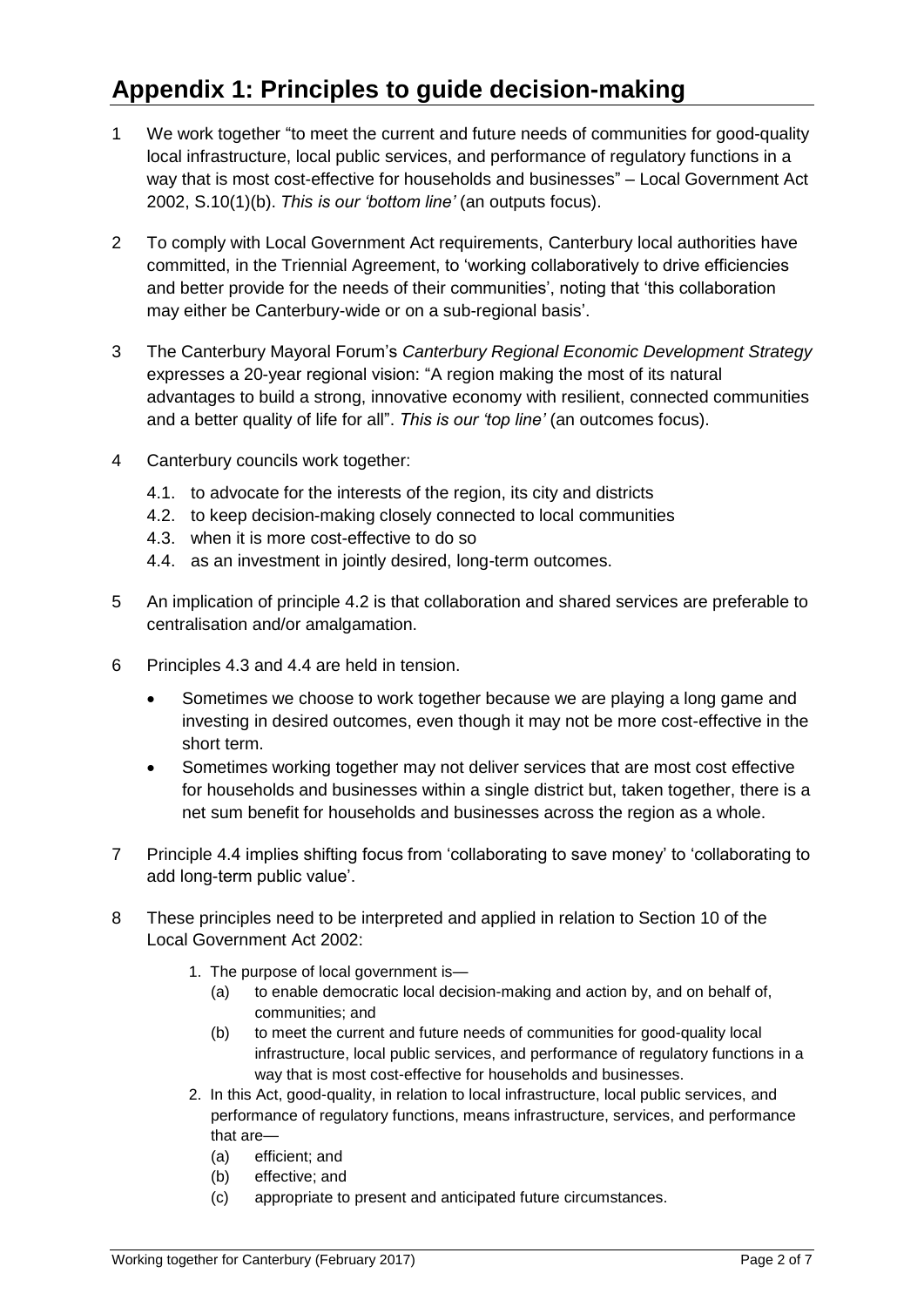## **Appendix 2: Criteria for working together**

These criteria were discussed and agreed by the Chief Executives Forum in May 2016.

1. Likely nature and size of projected impact (extent of savings, reduction in duplication, better value for money, better use of resources/time savings, potential to address issues and interests, better advocacy and promotion, potential for shared knowledge).

| minor impact |  | moderate impact |  |  |  | significant impact |  |
|--------------|--|-----------------|--|--|--|--------------------|--|
|              |  |                 |  |  |  |                    |  |

2. Extent of the cost and resourcing required to investigate and implement the opportunity.

| significant investment |  | moderate investment | minor investment |  |  |  |
|------------------------|--|---------------------|------------------|--|--|--|
|                        |  |                     |                  |  |  |  |

3. Extent of contribution to the priorities established in the CREDS.

| no direct connection to a work stream | some connection | supports a work stream |  |  |
|---------------------------------------|-----------------|------------------------|--|--|
|                                       |                 |                        |  |  |

4. Extent to which risks will be managed more effectively (for example, increasing capability and/or capacity to do so).

| minor improvement |  |  | moderate improvement |  |  | significant improvement |  |
|-------------------|--|--|----------------------|--|--|-------------------------|--|
|                   |  |  |                      |  |  |                         |  |

5. Extent to which there will be greater capacity to further regional interests.

| minor improvement |  |  | moderate improvement |  |  | significant improvement |  |  |
|-------------------|--|--|----------------------|--|--|-------------------------|--|--|
|                   |  |  |                      |  |  |                         |  |  |

#### 6. Extent to which collaborating and being seen to collaborate may secure other advantages.

| minor improvement |  |  | moderate improvement |  |  | significant improvement |  |  |
|-------------------|--|--|----------------------|--|--|-------------------------|--|--|
|                   |  |  |                      |  |  |                         |  |  |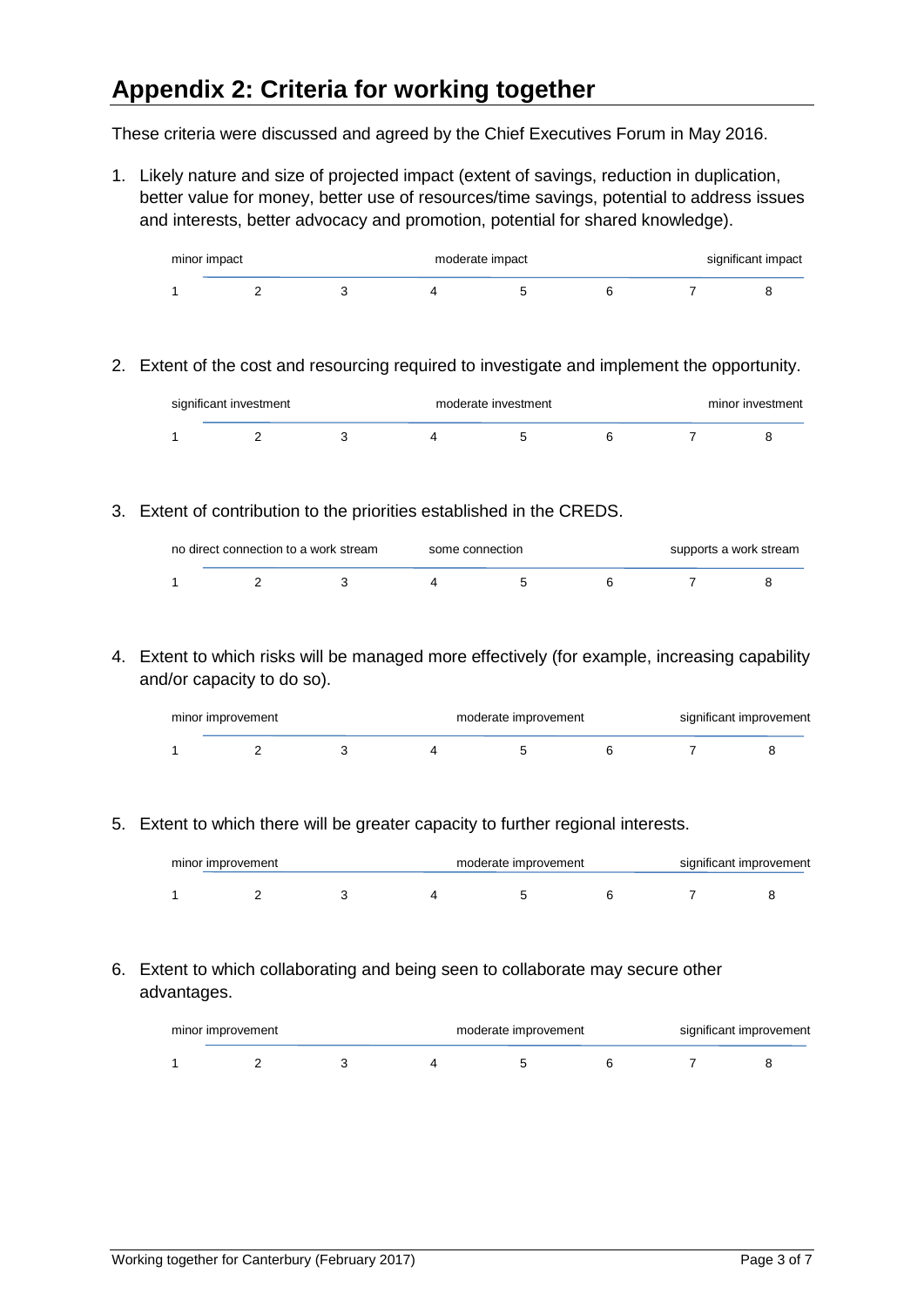### **Step 1: Define the problem/risk/opportunity**

- What is at stake, and why do we care?
- What is driving us to work together in this instance?

### **Step 2: Stakeholder analysis to identify interested and affected individuals and groups**

- Who has an interest in this, and what is the nature and strength of our respective interests?
- Is this a sub-regional, regional, South Island or national concern?
- How might we prioritise stakeholder interests and engagement in terms of:
	- $\circ$  power, legitimacy and urgency?<sup>1</sup>
	- o 'skin in the game'
		- **EXEC** identity, vision and values?
		- **EXEDM** Exampled **R** isolation and ability to help us achieve our objectives?<sup>2</sup>

#### **Step 3: Define the value proposition**

- What is the public value we want to create?
- Can we agree on the results we want to achieve, and what we are willing to spend to achieve these results?

#### **Step 4: Secure a mandate for an initial assessment of the case for change**

- Who will sponsor this project?
- Who will lead/conduct the initial work and what are their terms of reference?
- In-house or outsourced?
- How will we resource the initial investigation?

### **Step 5: Assess the case for change and readiness for collaboration**

- What is the current state and 'baseline' for monitoring and evaluation against which we can assess cost-effectiveness?
	- o Where are we now, and what evidence supports this assessment?
	- $\circ$  Who's currently doing what, where, how and what works?
	- o Is the problem (cause or symptom)/risk/opportunity as we think it is?
	- $\circ$  What are the current costs and benefits, and how are these distributed?
	- o How will we know whether we have achieved better results?
- Determine scale and scope does it require:
	- o more of the same, only better (continuous improvement), or
	- $\circ$  disruptive innovation and what might be the 'game changer'?
- Analyse the business case for change:

-

 $\circ$  What are the benefits less the costs, over what time period, using what discount rate?

<sup>1</sup> Mitchell, R., Agle, B., & Wood, D. (1997) Toward a theory of stakeholder identification and salience: Defining the principle of who and what really counts, *Academy of Management Review*, 22(4), pp. 853–86.

<sup>&</sup>lt;sup>2</sup> Bundy, J., Shropshire, C., & Buchholz, A. (2013), Strategic cognition and issue salience: Toward an explanation of firm responsiveness to stakeholder concerns, *Academy of Management Review*, 38(3), pp. 352–376.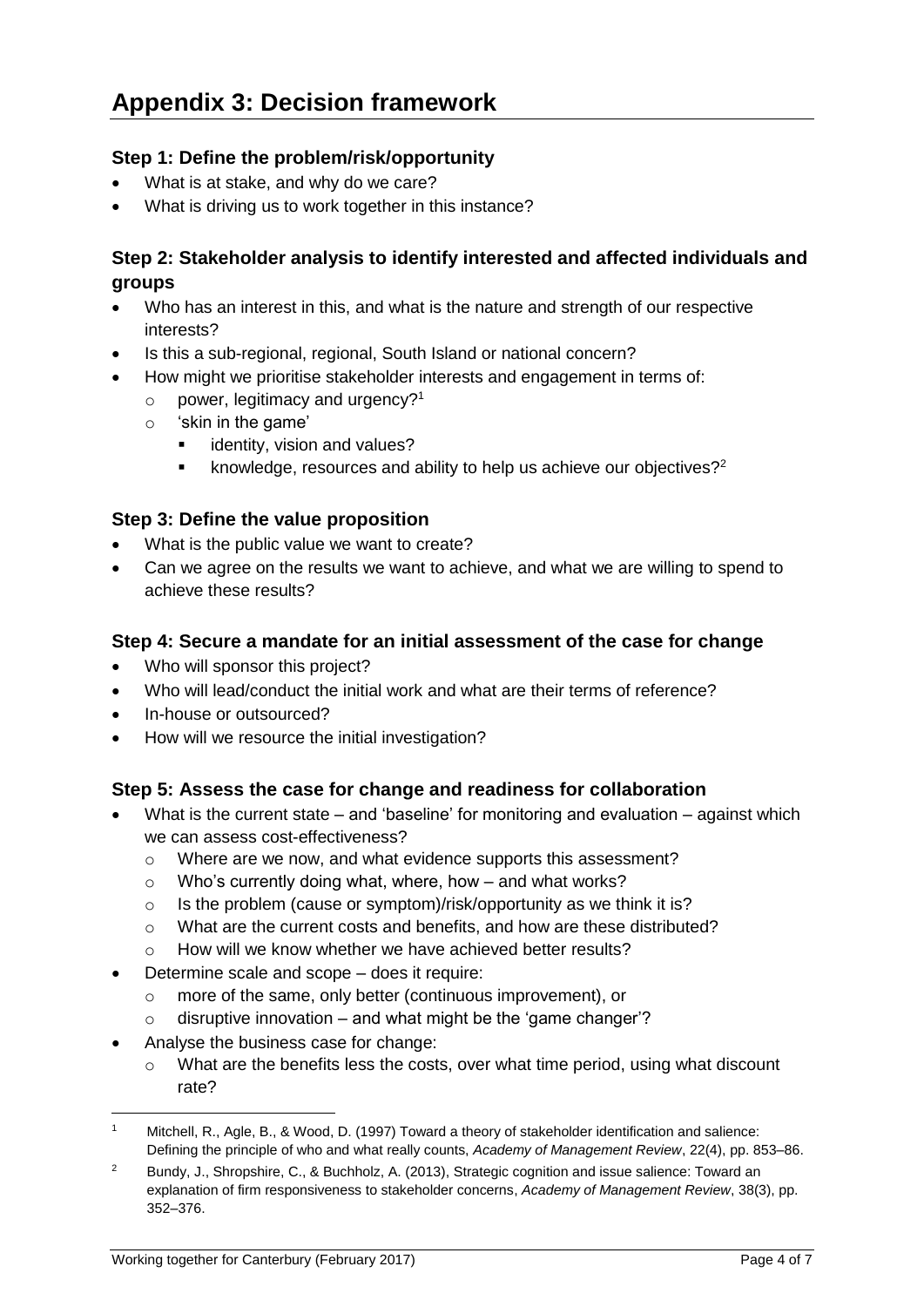- o Who will benefit/pay, and how?
- o What can we project about the distribution of costs and benefits now and in the future, and is this fair?
- Where are we now on the Competition –Collaboration Continuum,<sup>3</sup> and could we get the same or better results if we moved to somewhere else on the continuum?



Are we ready to collaborate on this issue?  $-$  use the Collaboration Checklist<sup>4</sup>

|           | Collaborate when:                                                                                            |
|-----------|--------------------------------------------------------------------------------------------------------------|
|           | • we cannot achieve what we want to on our own                                                               |
| $\bullet$ | the problem we want to address is complex                                                                    |
|           | others can add significant value to help us achieve our goals                                                |
| ٠         | we are willing to help others achieve some of their goals                                                    |
|           | • we are willing to share power, decision making and accountability for<br>shared outcomes                   |
|           | • we are committed to a long-term approach and ongoing relationships                                         |
|           | • we have time to develop and implement partnering processes, structures and<br>work programmes              |
|           | • there is flexibility about how goals might be reached                                                      |
|           | • we are prepared to take risks.                                                                             |
|           | Do not collaborate when:                                                                                     |
|           | • we can achieve our objective without significant help from others                                          |
| ٠         | we want or need to own this piece of work and what results from it                                           |
| $\bullet$ | timeframes are short and/or fixed                                                                            |
| ۰.        | our agenda, goals or desired results are already determined and we have little scope<br>to deviate from them |
|           | • we require certainty and are not prepared to take risks                                                    |
| ٠         | our agency is internally divided on the benefits of collaboration in this instance                           |
|           | • we lack the people and resources to make this collaboration work                                           |

we can independently contract others to deliver on the task, service or goal.

-

<sup>3</sup> Adapted from Eppel, E., Gill, D., Lips, M., & Ryan, B. (2008), *Better connected services for Kiwis,* Wellington, NZ: Institute of Policy Studies, [http://igps.victoria.ac.nz/events/completed](http://igps.victoria.ac.nz/events/completed-activities/joiningup/Connected%20Services%20ver%2010.pdf)[activities/joiningup/Connected%20Services%20ver%2010.pdf](http://igps.victoria.ac.nz/events/completed-activities/joiningup/Connected%20Services%20ver%2010.pdf) (version 10).

<sup>4</sup> Adapted from Waitakere City Council (2009), *Partnering practice guide for Waitakere*. Waitakere, NZ: Waitakere City Council[. http://www.waitakere.govt.nz/abtcnl/pp/pdf/Partnering-Practice-Guide.pdf.](http://www.waitakere.govt.nz/abtcnl/pp/pdf/Partnering-Practice-Guide.pdf)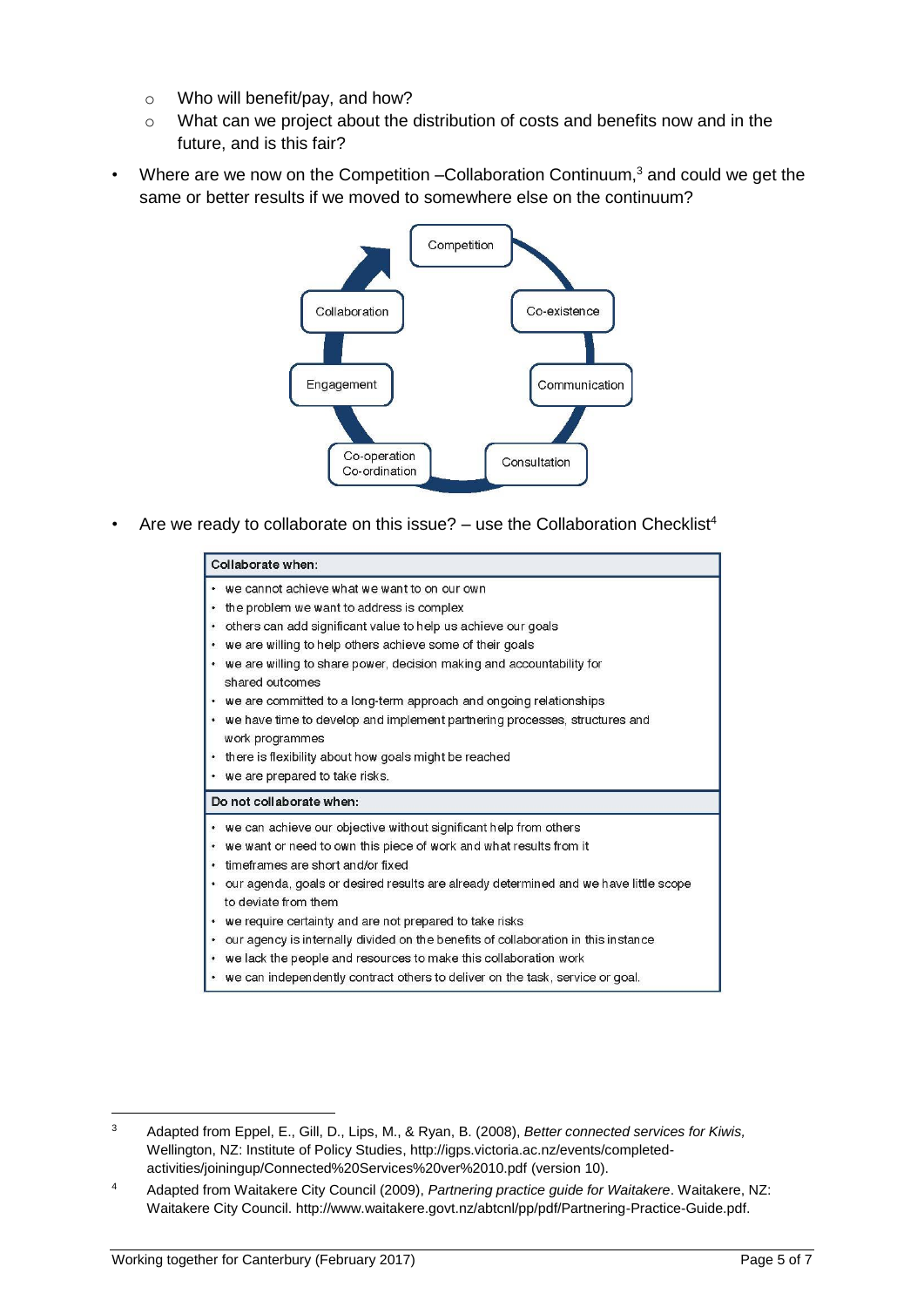### **Step 6: Secure a mandate and resources for detailed design and implementation**

- Present the case for change to decision makers with resourcing implications and next steps.
- Which is the best agency to lead this project, and why?
- Delivery in-house, or outsourced?
- What governance arrangements are fit for purpose for detailed design and implementation?
- Who else needs to give legitimacy and support to this project, so it is politically viable and sustainable, and how will we engage with them?
- Who do we need to take with us, and who are we prepared to leave behind?
- What do we need in terms of ongoing resources, who might contribute these, and how?
- What does the lead agency need other agencies to keep on doing, stop doing, or do differently, in order to achieve mutually agreed objectives?
- Who will do what, why, how, by when?

#### **Step 7: Measure, evaluate, report, review**

- Measure, evaluate and report results against baseline.
- Assess and report the costs and benefits of this initiative, and how these have been distributed.
- Review and revise learn as we go.
- Renew our agreed purpose (the public value we want to create).

D. Bromell October 2016